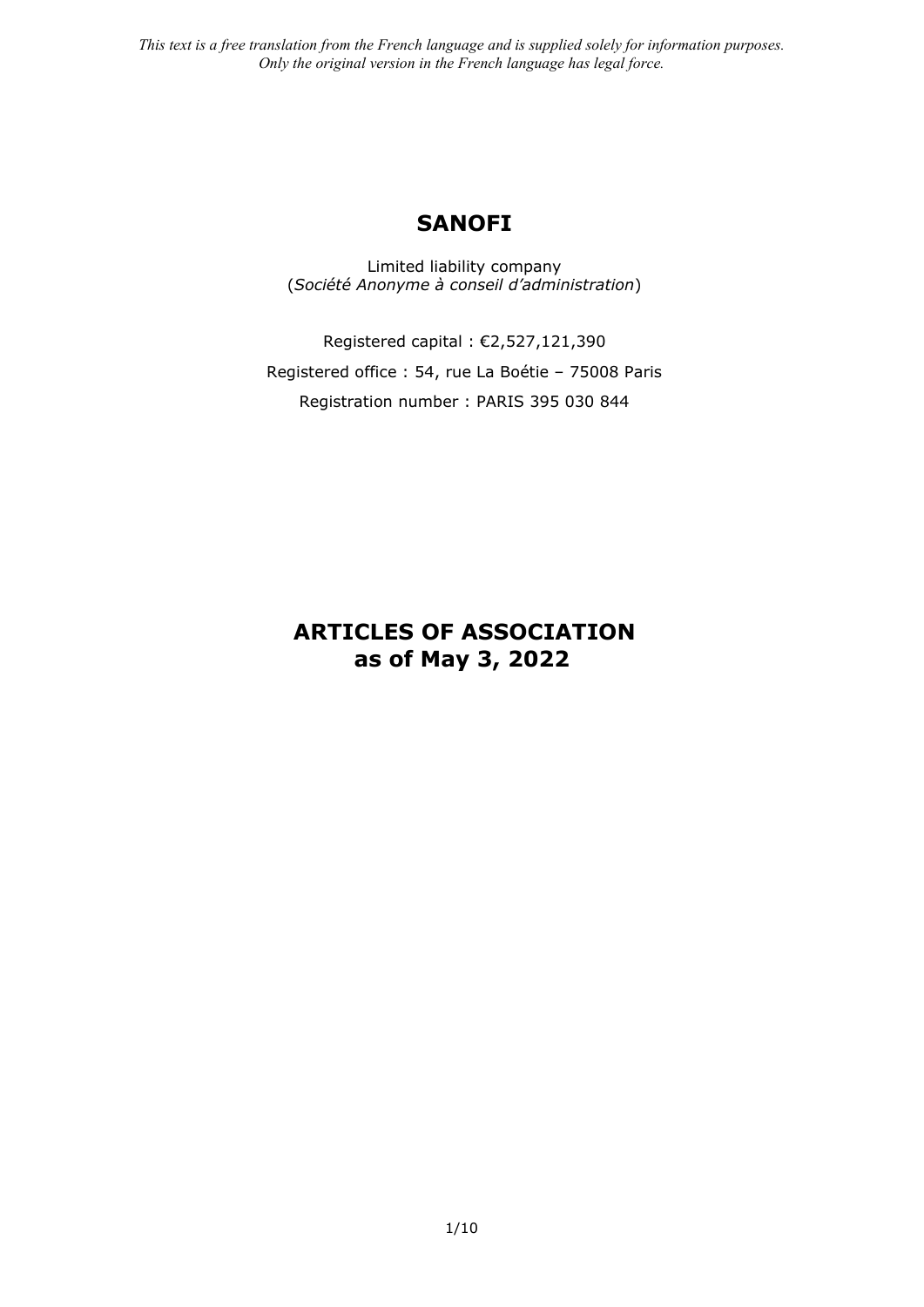# **PART I**

### **GENERAL PROVISIONS**

### **Article 1 - Form of company**

The company, in the form of a limited liability company (*société anonyme*), is governed by applicable laws and regulations as well as by these articles of association (*statuts*).

### **Article 2 - Corporate name**

The corporate name shall be: Sanofi.

### **Article 3 - Corporate Purpose**

The company's corporate purpose, in France and abroad, is:

- Acquiring interests and holdings, in any form whatsoever, in any company or enterprise, in existence or to be created, connected directly or indirectly with the health and fine chemistry sectors, human and animal therapeutics, nutrition and bio-industry;

in the following areas:

- Purchase and sale of all raw materials and products necessary for these activities;
- Research, study, and development of new products, techniques and processes;
- Manufacture and sale of all chemical, biological, dietary and hygienic products;
- Obtaining or acquiring all intellectual property rights related to results obtained and, in particular, filing all patents, trademarks and models, processes or inventions;
- Operating directly or indirectly, purchasing, and transferring for free or for consideration pledging or securing all intellectual property rights, particularly all patents, trademarks and models, processes or inventions;
- Obtaining, operating, holding and granting all licences;
- Within the framework of a group-wide policy and subject to compliance with the relevant legislation, participating in treasury management transactions, whether as lead company or otherwise, in the form of centralized currency risk management or intragroup netting, or any other form permitted under the relevant laws and regulations;

And, more generally:

- All commercial, industrial, real or personal, property financial or other transactions, connected directly or indirectly, totally or partially, with the activities described above and with all similar or related activities and even with any other purposes likely to encourage or develop the company's activities.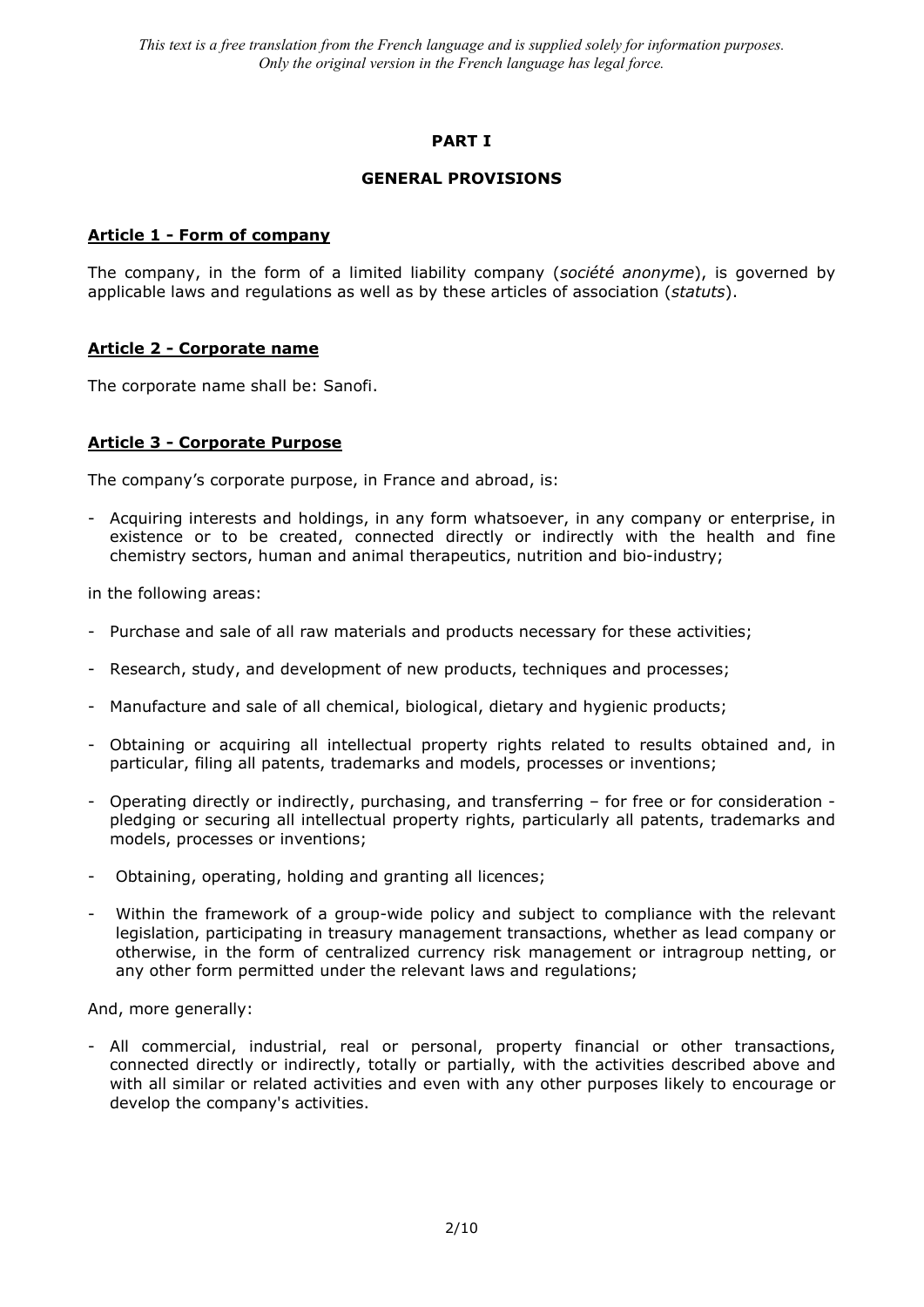# **Article 4 - Registered office**

The registered office is located at: 54, rue La Boétie, PARIS 75008.

Should a transfer of the registered office be decided upon by the Board of Directors *(conseil d'administration)*, the Board is authorised to modify the statutes accordingly.

# **Article 5 - Term of company**

The term of the company will expire on May 18, 2093 unless dissolved prior to that date or extended by a decision of the Shareholders' Extraordinary General Meeting.

# **PART II**

### **SHARE CAPITAL**

# **Article 6 - Registered Capital**

The share capital is €2,527,121,390 (two billion five hundred twenty-seven million one hundred twenty-one thousand three hundred ninety euros).

It is divided into 1,263,560,695 shares each having a par value of €2, of the same class, fully paid.

# **Article 7 - Form of shares**

The shares are registered or bearer shares, according to the shareholder's choice, under the conditions established by applicable legal provisions.

The company may apply legislative and regulatory provisions concerning the identification of holders of securities giving them the immediate or future right to vote.

Any individual or entity, acting individually or jointly, who acquires a number of shares representing a proportion of the capital or of voting rights equal to or exceeding 1% of the share capital, or any multiple of this percentage, even beyond the minimum declaration limits laid down by the legal and regulatory provisions, must inform the company of the total number of shares and voting rights held by the individual or entity and also of any securities giving future access to the capital or voting rights which may potentially be attached. Notification is to be made by registered mail, return receipt requested, within five stock exchange days of the date on which the threshold was reached.

The obligation to notify the company also applies when the shareholder's holding of the capital or voting rights falls to a level below each of those thresholds described in the third paragraph of this article.

The legal penalties applicable to failure to declare the crossing of a statutory threshold apply equally to a failure to declare the crossing of any threshold stipulated in the articles of association and recorded in the minutes of the shareholders' meeting at the request of one or more shareholders holding at least 5% of the company's share capital or voting rights.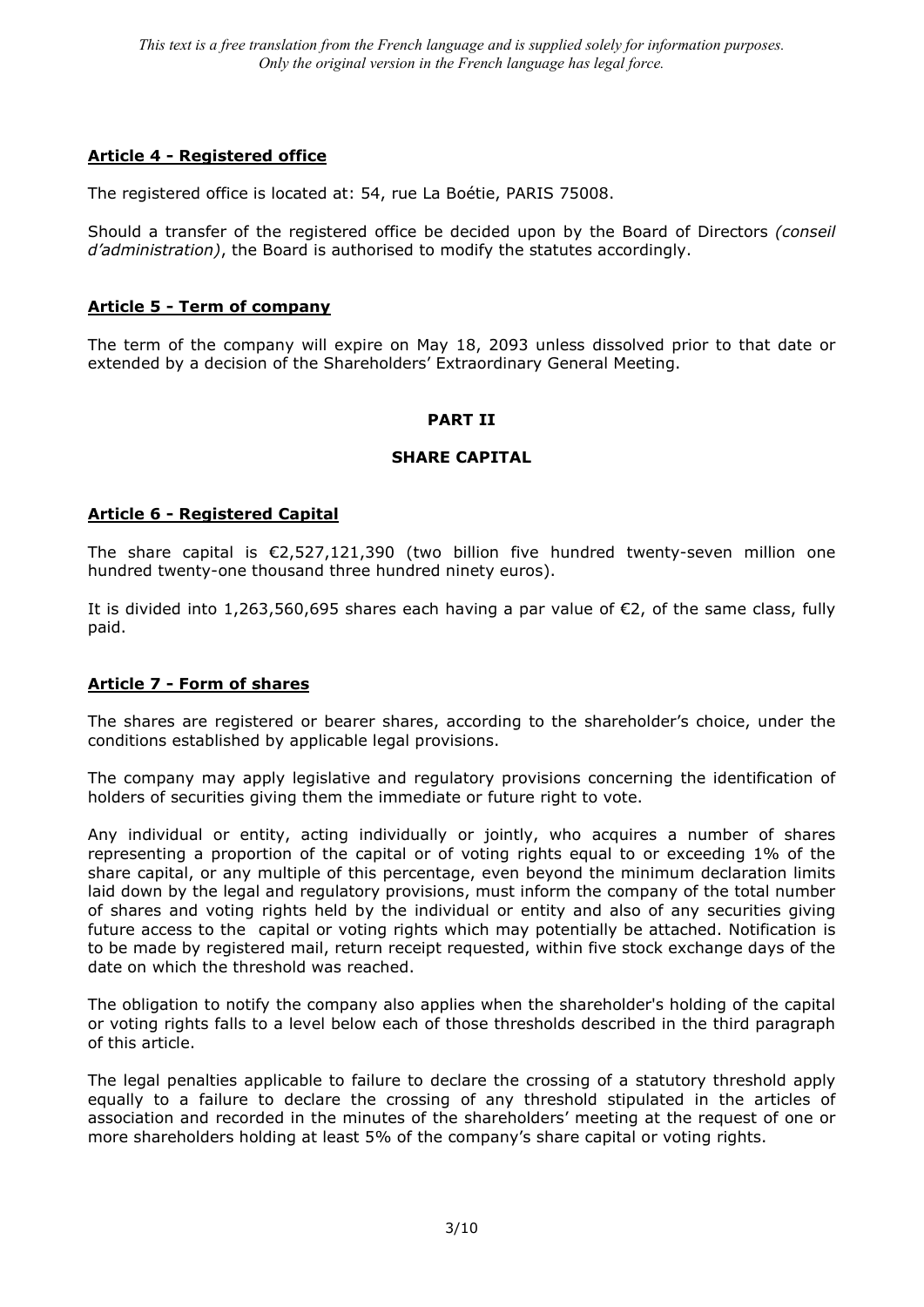# **Article 8 - Conveyance and transfer of shares**

The shares are freely negotiable.

The transfer of shares occurs by transfer from one account to another in accordance with the conditions laid down by law and regulations.

# **Article 9 - Rights and obligations attached to each share**

- 1) With regard to ownership of the corporate assets, sharing of profits and the liquidation surplus, each share entitles its owner to an amount in proportion to the number of existing shares.
- 2) Whenever it is necessary to possess a certain number of shares to exercise a right, the owners who do not possess that number of shares are responsible for taking any steps to combine the number required.
- 3) Each shareholder has as many votes as the number of shares he owns or represents subject to the provisions below.

A double voting right is assigned to each registered share that is paid for in full and that has been registered in the name of the same shareholder for at least two years.

The double vote ceases automatically for any share converted into a bearer share or transferred from one owner to another, subject to exceptions laid down by law. Bonus shares arising from an increase of share capital by incorporation of reserves, profits or share premiums receive the benefit of the double vote as from the time of their issue in so far as they have been assigned on the basis of shares already benefiting from this right.

# **Article 10 - Paying-up (***libération***) of shares**

Sums that are due on shares to be paid for in cash are requested by the Board of Directors which determines the dates and extent of the calls for funds.

Shareholders who do not make the payments due on the shares they hold automatically owe the company default interest calculated on a daily basis starting from the due date, at the legal rate in business matters increased by three points, without prejudice to the compulsory enforcement measures provided by law.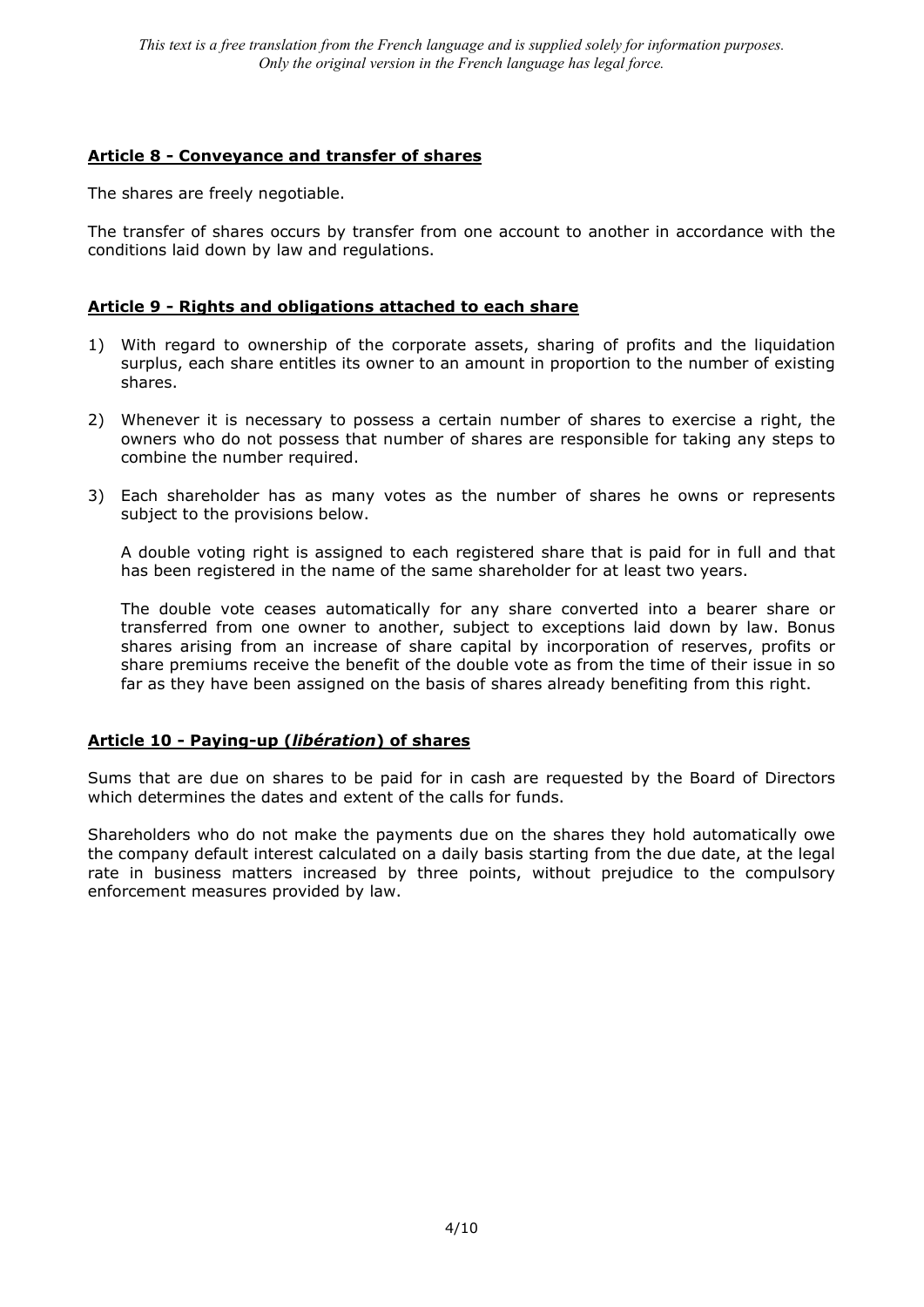### **PART III**

### **MANAGEMENT OF THE COMPANY**

### **Article 11 - Board of Directors**

1) The Company shall be administered by a Board of Directors of which the minimum and maximum number of members is set by current legislation.

A natural person cannot be appointed or reappointed as a director once he or she reaches the age of 70. As soon as the number of directors aged over 70 represents more than onethird of the directors in office, the oldest director shall be deemed to have resigned; his or her term of office shall end at the date of the next shareholders' Ordinary General Meeting.

Each director appointed by a Shareholders' Ordinary General Meeting must own at least five hundred shares throughout his term of office.

The term of office of directors shall be four years. Directors shall be required to seek reappointment by rotation, such that members of the Board are required to seek reappointment on a regular basis in the most equal proportions possible. Exceptionally, the Shareholders' Ordinary General Meeting may appoint a director to serve for a term of one, two or three years, in order to ensure adequate rotation of Board members.

Each director standing down shall be eligible for reappointment.

2) Directors representing employees

In accordance with the law, one employee representative director shall be designated by the trade union body which is the most representative, within the meaning of the applicable legislation, in the Company and those of its direct or indirect subsidiaries that have their registered office in French territory, and one director shall be designated by the European Works Council.

An employee representative director shall hold office for a term of four years. His term of office shall end at the close of the Shareholders' General Meeting held during the calendar year in which his term of office expires to approve the financial statements for the previous financial year.

If the Company is no longer subject to an obligation to appoint one or more employee representatives to the Board of Directors, the term of office of the employee representative(s) shall end automatically with no other formalities at the close of the meeting of the Board of Directors which formally notes that the Company no longer falls within the scope of such obligation.

### **Article 12 - Chairman and Vice-Chairman of the Board of Directors**

The Board of Directors shall appoint from among its members a Chairman, who must be a natural person. Except in the circumstances specified in article 16 when he or she also assumes the function of Chief Executive Officer, the Chairman may hold office for the duration of his or her term of office as director, under the conditions laid down in article 11.1 paragraph 2 above.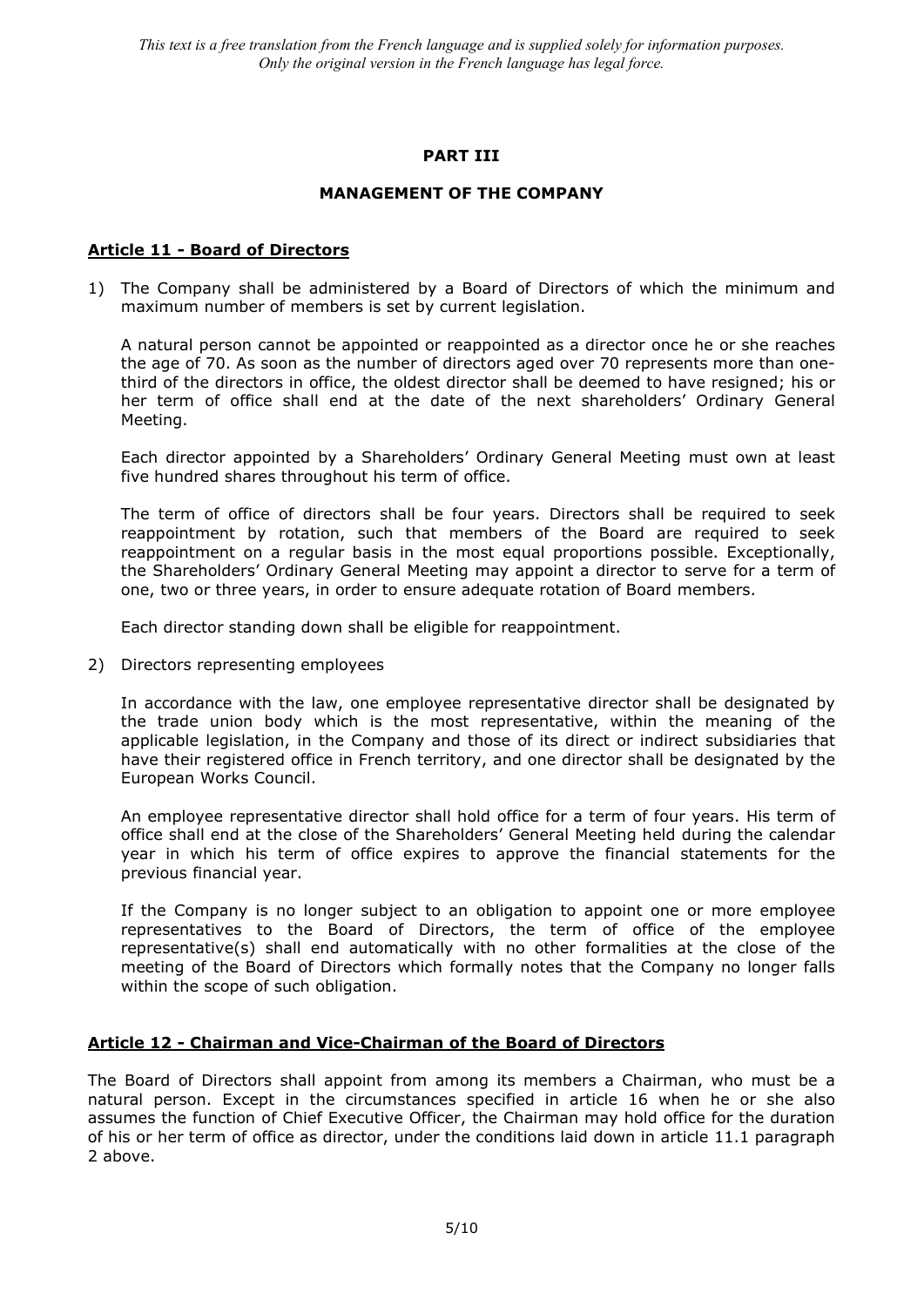The Board may appoint from among its members a Vice-Chairman, who must be a natural person less than 70 years of age.

They may be appointed for their entire term of office as directors.

In the event of the temporary incapacity, resignation, death or non-reappointment of the Chairman, the Board of Directors may delegate another director to act as chairman. In the event of temporary incapacity, such delegation shall be given for a limited period and shall be renewable. In other cases, it shall be valid until a new Chairman is appointed.

The Chairman shall organise and direct the work of the Board, and be accountable for this to the Shareholders' General Meeting.

He shall ensure that the company's organs of management operate properly and in particular that the directors are capable of fulfilling their duties.

# **Article 13 - Deliberations of the Board**

The Board of Directors shall meet as often as required by the interests of the company, either at the registered office or at any other place indicated in the notice of the meeting. The Chairman may notify the directors of meetings of the Board of Directors by any means, even orally.

Meetings of the Board of Directors shall be chaired by the Chairman of the Board of Directors or in his absence by the Vice-Chairman. If the Chairman and Vice-Chairman are both absent, the Board of Directors shall appoint, for each meeting, a member who will chair the meeting.

Decisions shall be taken on the quorum and majority conditions stipulated by law.

The secretary of the Board of Directors shall be authorised to certify copies of and extracts from minutes of Board meetings as a true record.

The Board of Directors may take decisions by written consultation with the directors on the terms set forth in law. The arrangements for such written consultations shall be specified in the Board Charter.

### **Article 14 - Board powers**

The Board of Directors shall determine the strategic orientations of the company's business and ensure they are implemented, in accordance with the corporate interest and taking account of the social and environmental issues relating to its operations.

Subject to powers expressly granted to shareholders' meetings and within the limits of the corporate objects, the Board shall address any issue of relevance to the proper functioning of the company, and shall by its deliberations settle all matters that concern it.

The Board shall perform controls and tests as it sees fit. Each director shall receive all the information necessary for the fulfilment of his duties, and may have disclosed to him all documents that he judges to be useful.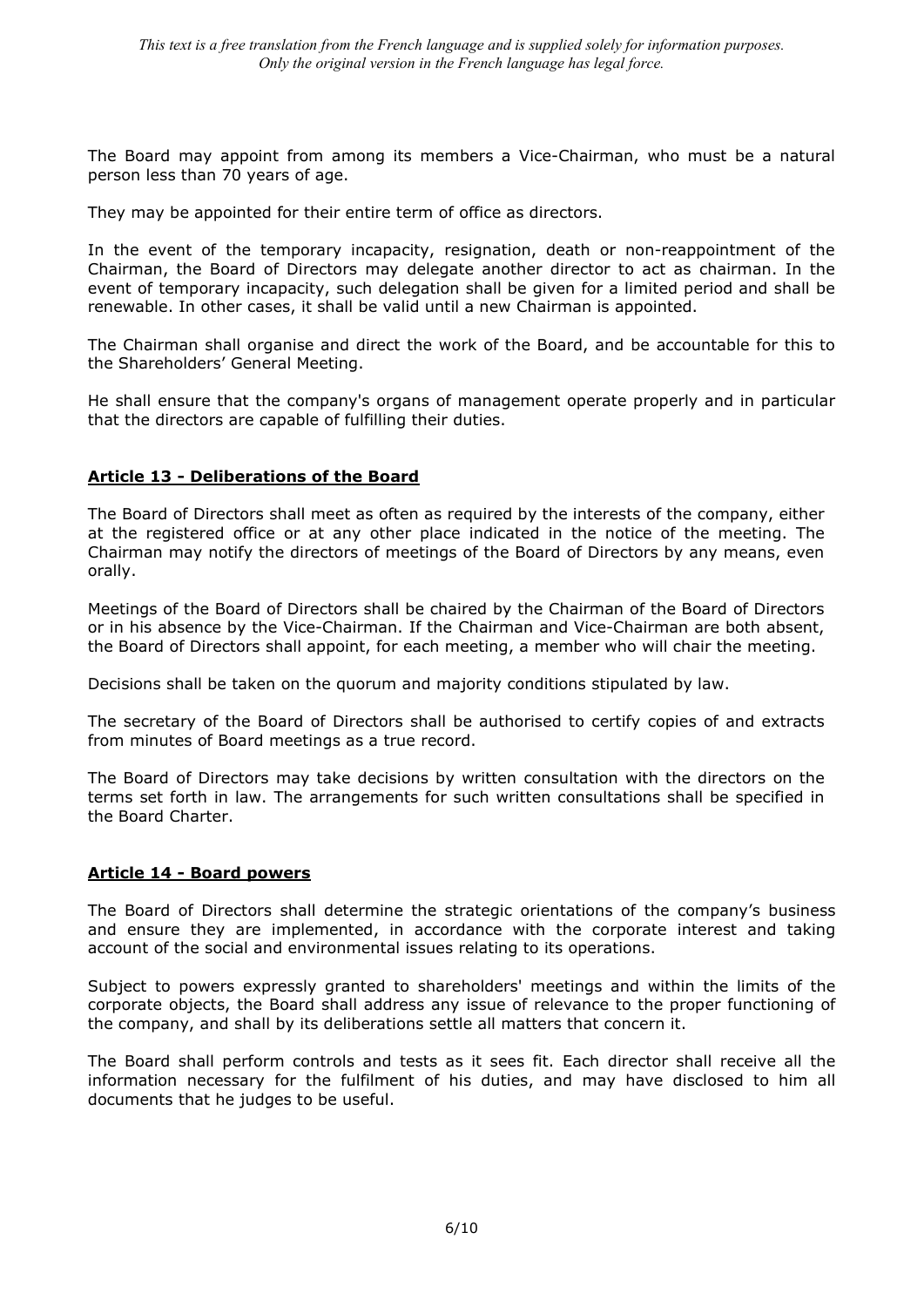# **Article 15 - Committees**

The Board shall appoint a Committee, accountable to the Board, to oversee issues relating to the preparation and audit of financial and accounting information, in accordance with the law.

The Board may appoint one or more other Committees to examine issues referred to them by the Board or the Chairman.

# **Article 16 - Management**

In accordance with the law, the executive management of the company shall be conducted under the responsibility of the Chairman of the Board of Directors, either by himself or by another natural person appointed by the Board of Directors and bearing the title of Chief Executive Officer.

The Board of Directors shall decide which of these two methods of executive management to adopt on a majority of directors present or represented.

The Board of Directors shall appoint from among its members, or from outside the Board, the Chief Executive Officer, who shall be a physical person aged less than 65. The Chief Executive Officer shall have the broadest powers to act in all circumstances in the name of the company, within the limits of the corporate objects and subject to powers expressly reserved by law for shareholders' meetings and the Board of Directors. He shall represent the company in its dealings with third parties.

If the executive management of the company is conducted by the Chairman, the provisions contained in the law and regulations and in the articles of association relating to the Chief Executive Officer shall apply to him except those relating to the age limit. He shall take the title of Chairman and Chief Executive Officer and shall hold office until the Ordinary General Meeting called to approve the financial statements of the immediately preceding financial year and held in the calendar year in which he reaches the age of 68.

On a proposal by the Chief Executive Officer, whether this function be assumed by the Chairman of the Board or by another person, the Board of Directors may appoint from one to five persons in charge of assisting the Chief Executive Officer, with the title of Deputy Chief Executive Officer.

In agreement with the Chief Executive Officer, the Board of Directors shall determine the scope and duration of the powers granted to the Deputy Chief Executive Officers.

In dealings with third parties, the Deputy Chief Executive Officers shall have the same powers as the Chief Executive Officer.

# **Article 17 - Observers (***censeurs***)**

On the Chairman's proposal, the Board may appoint up to two observers (*censeurs*). Observers are chosen from amongst the shareholders and are appointed for a period of five years. The observers may be re-appointed. They may be dismissed at any time by decision of the Board of Directors.

They are responsible for ensuring that the articles of association are strictly observed. They are invited to attend Board meetings in a consultative capacity; however, their absence from such meetings is not detrimental to the validity of the proceedings.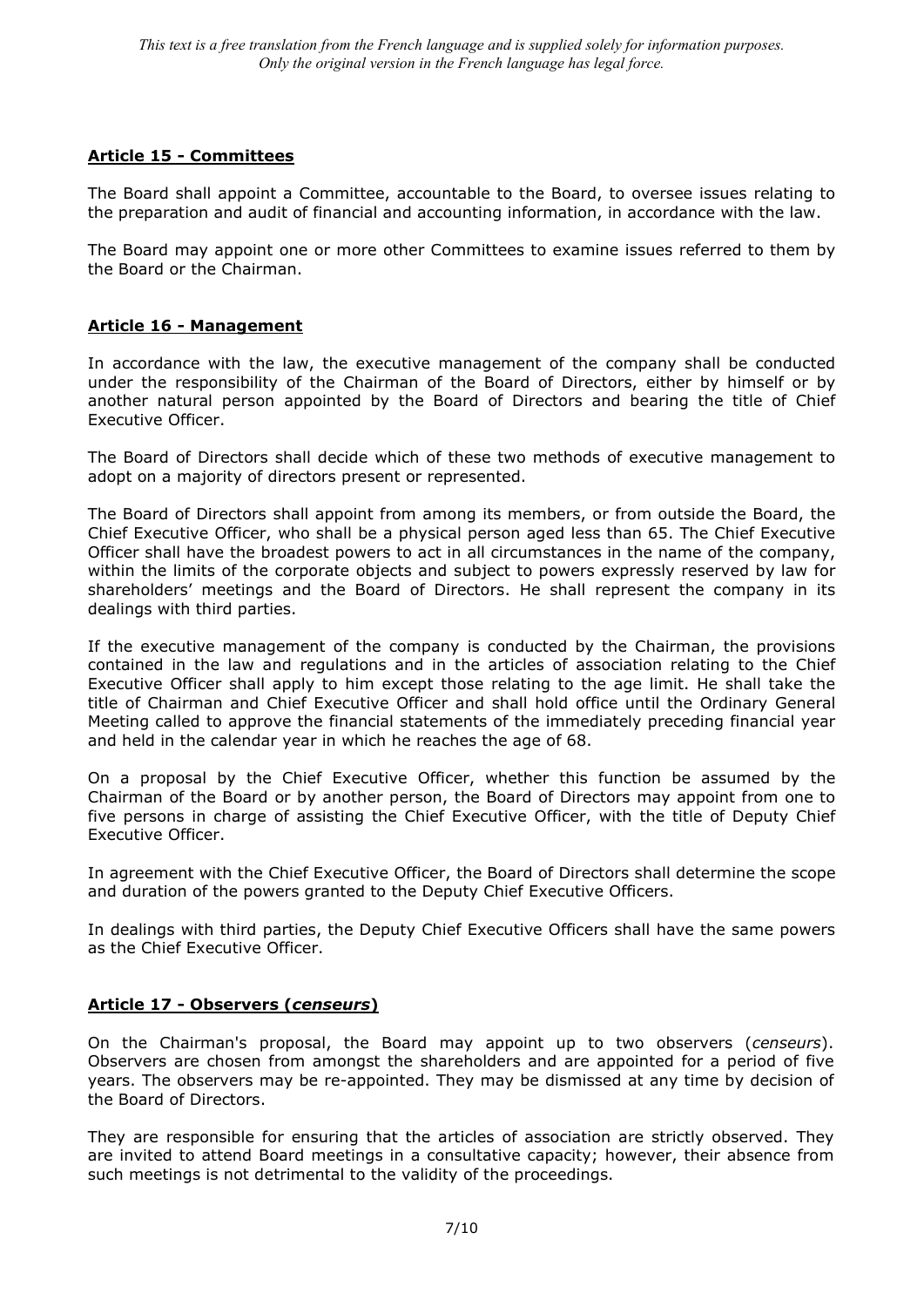They examine the annual accounts and address comments to the members of the Shareholders' Ordinary General Meeting as they deem necessary.

The Board may remunerate the observers by allocating sums from the amount of annual compensation allotted by the general shareholders' meeting to Board members.

#### **PART IV**

### **STATUTORY AUDITORS**

#### **Article 18 - Statutory Auditors**

One or several principal auditors are appointed and carry out their audit assignment in compliance with the law.

### **PART V**

#### **GENERAL SHAREHOLDERS' MEETINGS**

#### **Article 19 - Right of access - Representation**

- 1) All shareholders shall be entitled to attend personally or by proxy, in the form and at the places indicated in the notice of the meeting, on presentation of proof of identity and of ownership of the shares held in an account before the legal limit of accounting registration.
- 2) Any shareholder may be represented or vote by mail on the conditions stipulated by law.
- 3) Any shareholder may also, if the Board of Directors so decides on convening the meeting, participate and vote at meetings by video-conference or by any other means of telecommunication including the Internet that enables him or her to be identified on the conditions and accordance to the methods laid down by applicable legislation. Such decision will be notified in accordance with the law.

Those shareholders who use for this purpose, and within the time limits, the electronic form provided on the website of the General Meeting centralizer shall be deemed to be among the shareholders present or represented. The electronic form may be completed and signed directly on this site through a user code and a password

The proxy or the vote provided by electronic means prior to the General Meeting, as well as the evidence of receipt which is provided, shall be deemed irrevocable and may be asserted against all persons, it being specified that in the event of a transfer of share ownership occurring before the legal limit of accounting registration of the shares, the Company will invalidate or revise, depending on the situation, the proxy or the vote provided before this date and this hour.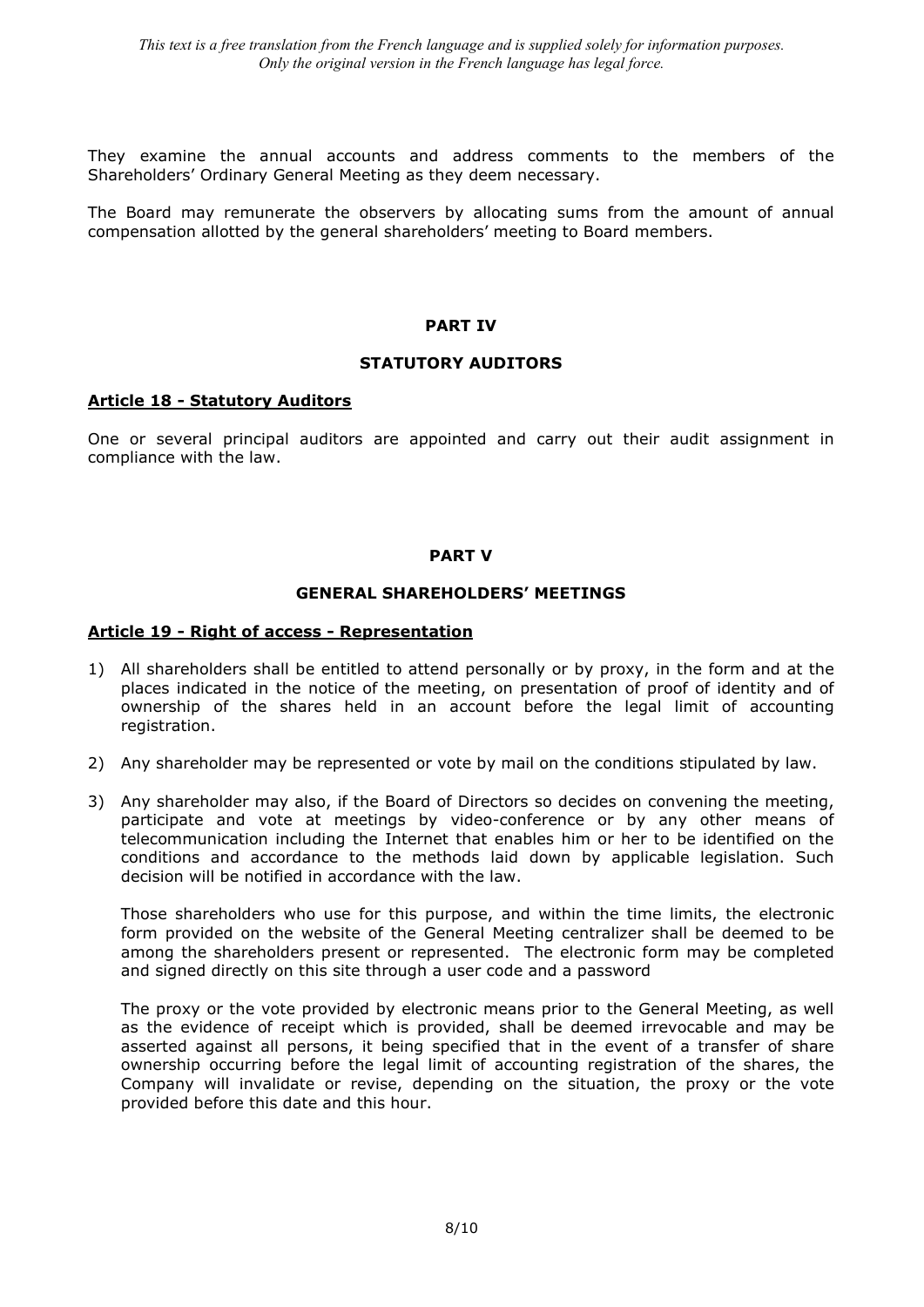# **Article 20 - Notice of general shareholders' meetings**

The meetings are convened by the Board of Directors under the conditions and within the time limits prescribed by law. They are held at the registered office or at in any other place indicated in the convening letter or notice.

# **Article 21 - Meeting committee**

Shareholders' General Meetings are presided over by the Chairman of the Board of Directors or, in his absence, by a director appointed by the Board.

The duties of examiner (*scrutateur*) are fulfilled by the two shareholders, present and willing, who hold the greatest number of votes both in their own name and in their capacity as authorised agents.

The committee appoints a secretary who need not be a member of the general meeting.

# **Article 22 - General shareholders' meetings**

Ordinary and Extraordinary General Shareholders' Meetings, acting under the conditions of quorum and majority laid down by law, exercise the powers assigned to them in compliance with the law.

# **PART VI**

# **ALLOCATION OF PROFITS**

# **Article 23 - Financial year**

Each financial year starts on January  $1<sup>st</sup>$  and ends on December 31 $<sup>st</sup>$ .</sup>

# **Article 24 - Allocation of profits**

- 1) The profit or loss of the financial year is the difference between the income and expenses of the financial year, after deduction of depreciation, amortization and provisions, as shown in the income statement.
- 2) From the profit of the financial year, less any prior losses, a deduction of at least five per cent is made, this deduction being allocated for the creation of a reserve fund known as the "legal reserve". This deduction is no longer compulsory when the amount of the legal reserve reaches one-tenth of the registered capital. The deduction begins again if, for any reason whatsoever, the legal reserve falls to a level below the said fraction.

The remaining balance, plus any profit carried forward, constitutes the distributable profit.

On the Board's proposal, the Shareholders' General Meeting may decide that the distributable profit may, totally or partially, be carried forward or assigned to one or several general or special reserve funds.